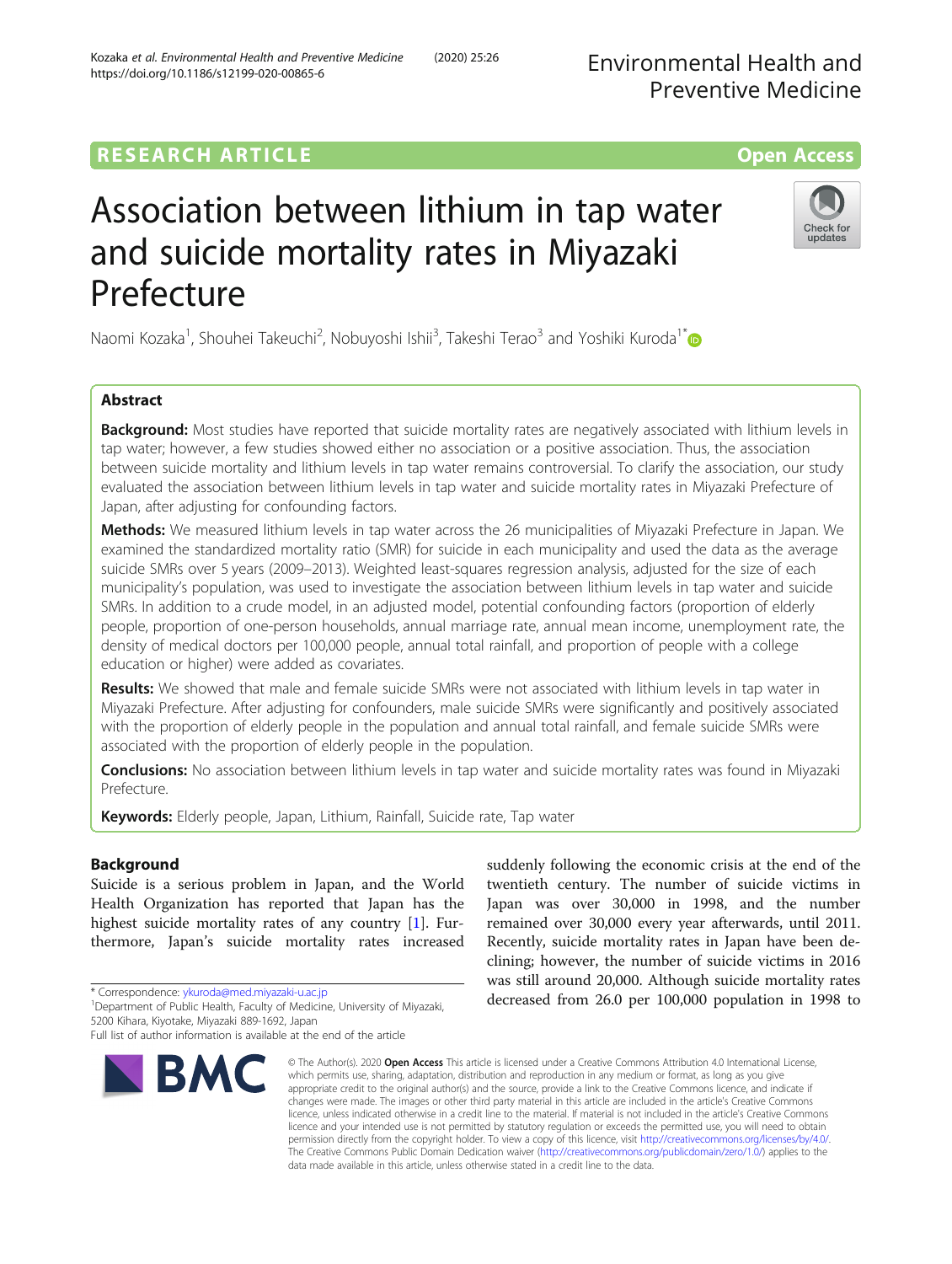17.3 per 100,000 population in 2016 [[2\]](#page-6-0), this rate is still higher than developed countries in Europe and the USA.

Suicide is a complex public health problem involving mental health issues, and the causes of suicide are complicated. Age, gender, amount of sunshine, economic situation, and psychological states, as well as cultural, social, biological, genetic, and environmental factors could all be associated with suicide  $[3-5]$  $[3-5]$  $[3-5]$  $[3-5]$ . A previous study indicated that within a national cohort of Denmark, the risk of suicide was higher among individuals with psychiatric disorders than those without [\[6\]](#page-6-0).

Regarding the effects of these factors on the suicide mortality rates in Japan, it can vary widely among the country's 47 prefectures. Generally, the suicide mortality rates in Japan tend to be higher in northern areas of the country. In the Kyushu area, located in the southern part of Japan, the suicide mortality rates of each prefecture are relatively lower than in other areas, except for in Miyazaki Prefecture. The suicide mortality rates in Miyazaki Prefecture were 23.4 per 100,000 population in 2015, which was higher than the mean of that year for the whole of Japan of 18.5 per 100,000 population [\[7](#page-6-0)]. The detailed causes of this high suicide rates are not well understood.

In an ecological study performed in 1990, Schrauzer and Shrestha reported that suicide mortality rates were negatively associated with lithium levels in drinking water in 27 counties in Texas [\[8](#page-6-0)]. Ohgami et al. also reported a negative association between lithium levels in drinking water and suicide mortality rates for 18 municipalities in Oita prefecture in Japan [[9\]](#page-6-0). After these findings were published, studies were performed in Austria, Aomori prefecture of Japan, 34 prefectures in Greece, and nine cities in Lithuania, and each showed a negative association between lithium levels in drinking water and suicide mortality rates [\[10](#page-6-0)–[13\]](#page-6-0). Moreover, Pompili et al. showed a partial negative association between lithium levels in drinking water and suicide mortality rates among females in 145 sites in Italy [[14\]](#page-6-0). Recently, Ishii et al. extended their investigation from one prefecture to Kyushu Island (a total of eight prefectures) and found that lithium levels in drinking water were negatively associated with male suicide mortality rates, after adjustment for potential confounding factors [[15\]](#page-6-0). However, two studies, one in England and one in Portugal, indicated no association between lithium levels in drinking water and suicide mortality rates [\[16,](#page-6-0) [17\]](#page-6-0). Knudsen et al. performed a study using individual-level, register-based data for the entire adult Danish population (3.7 million individuals) from 1991 to 2012, linked with a moving 5 year time-weighted average (TWA) with adjusted spatial autocorrelation (i.e., neighboring observations tend to be more alike compared to those further apart). As a result, they found that the suicide mortality rates increased along with an increasing 5-year TWA lithium exposure level [[18](#page-6-0)]. Therefore, the relationship between suicide mortality rates and lithium levels in tap water remains controversial.

Lithium has been effectively used in the treatment of bipolar disorder, and increasing evidence suggests its effectiveness in reducing the risk of suicide. Several metaanalyses have shown anti-suicidal effects in people with mood disorders, such as clinical depression and bipolar disorder [[19](#page-6-0)–[21](#page-6-0)]. However, lithium doses used for mental health treatment are considerably higher than those obtained from daily exposure to lithium in tap water, which raises questions regarding whether daily intake of lithium from tap water can reduce the risk of suicide. Therefore, we investigated the association between lithium levels in tap water and suicide mortality rates in Miyazaki Prefecture after adjusting for confounding factors. We verified whether lithium levels in tap water can lower the suicide rates in Miyazaki Prefecture, as the suicide mortality rates in Miyazaki Prefecture has been the highest in Japan.

#### Methods

#### Study population

Miyazaki Prefecture is located in the Kyushu district of Japan. Population sizes vary widely across the prefecture's 26 municipalities, with the largest population in the city of Miyazaki (402,572) and the smallest in the village of Nishimera (1199).

#### Suicide mortality rates

We used the standardized mortality ratio (SMR) for each municipality, with regard to the differences in gender and age distributions in individual municipality populations. The SMR is an indirect method of adjusting mortality rates, defined as the number of observed deaths in an individual municipality's population divided by the number of expected deaths, compared with gender and age matched general population. We obtained suicide mortality rates from the Ministry of Health, Labor and Welfare and used the average male and female suicide SMRs for 5 years (2009–2013), across all 26 municipalities in the prefecture.

#### Lithium levels in tap water

We obtained tap water samples from water treatment plants located in Miyazaki Prefecture's 26 municipalities. In 2013, the samples were collected in clean 200-ml plastic containers provided by a laboratory, which were then transported back to the laboratory. In total, 78 samples (ranging from 1 to 16 per municipality) of tap water from the public water supply systems of 26 municipalities were obtained and analyzed.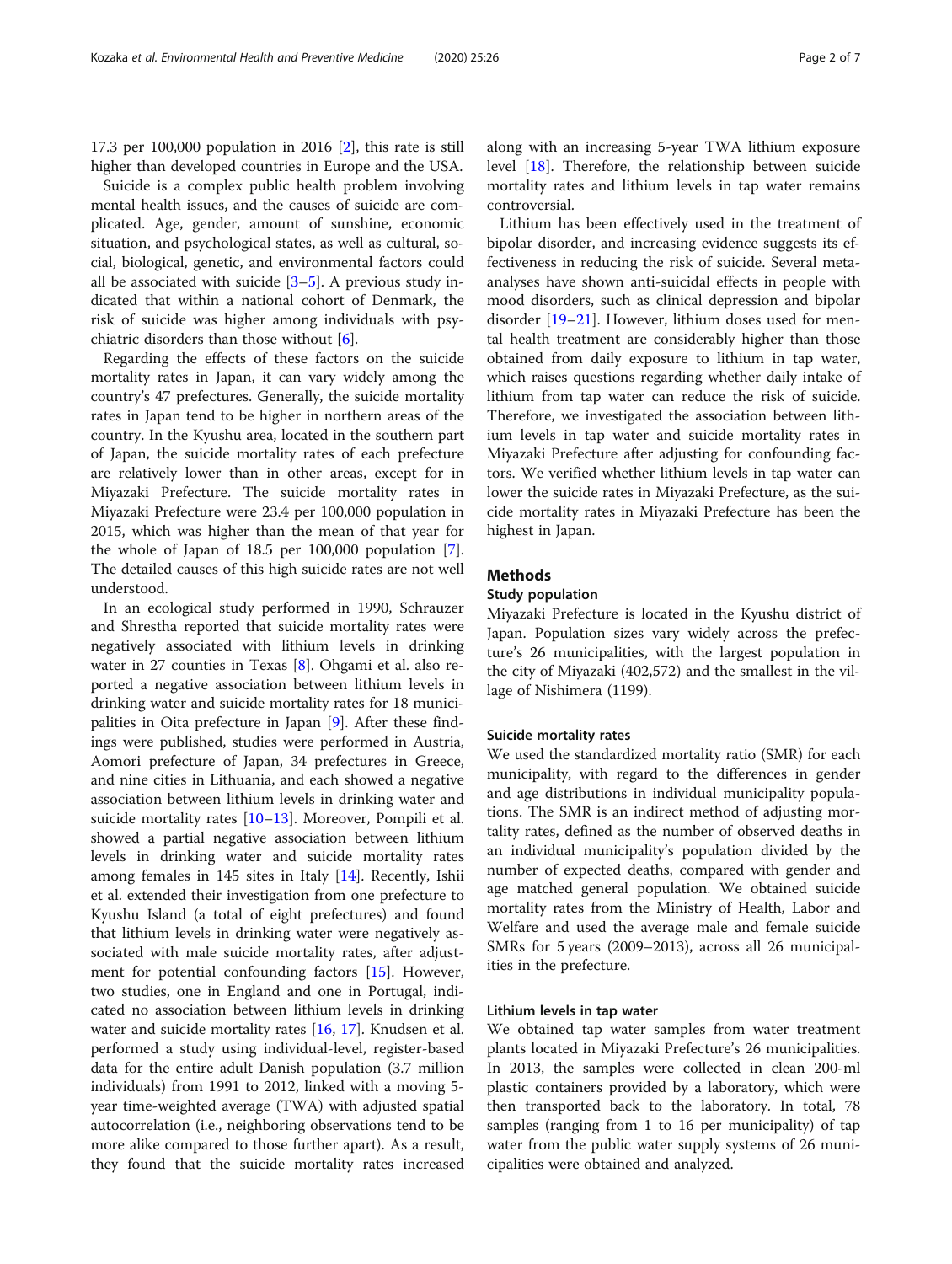The lithium levels in the tap water samples from each municipality were measured using inductively coupled plasma-mass spectrometry at a certified laboratory (Saishunkan Reassurance and Safety Laboratory Co., Ltd. Kumamoto, Japan), after acidifying the water  $(HNO<sub>3</sub>:$ 0.01% concentration) without sample filtration after collection. This method is used to measure very low levels of lithium, with a detectable minimum level of 0.1 ppb  $(0.1 \mu g/L)$ . In this study, if lithium levels in tap water were measured from multiple water sources within the same municipality, the mean value was calculated. The distribution of lithium levels was considerably skewed (skewness, 2.96; kurtosis, 10.41). Thus, we employed log transformation (skewness,  $0.12$ ; kurtosis,  $-0.52$ ) to use parametric statistical procedures.

#### Adjustment factors

We considered area-based sociodemographic characteristics that could be confounding factors associated with suicide, such as proportion of elderly people [\[4,](#page-6-0) [22,](#page-6-0) [23](#page-6-0)], proportion of one-person households [\[24\]](#page-6-0), annual marriage rate  $[23-25]$  $[23-25]$  $[23-25]$ , annual mean income  $[24, 26]$  $[24, 26]$  $[24, 26]$ , unemployment rate [[24](#page-6-0), [26](#page-6-0)], density of medical doctors per 100,000 people [[10](#page-6-0)], annual total rainfall [[22](#page-6-0), [23](#page-6-0), [26](#page-6-0)–[28](#page-6-0)], and proportion of people with a college education or higher [[25\]](#page-6-0). The data regarding the proportion of elderly people in 2010, proportion of one-person households in 2010, annual marriage rate in 2013, annual mean income in 2013, unemployment rate in 2010, density of medical doctors per 100,000 people in 2010, and proportion of people with a college education or higher in 2010 were available for all 26 municipalities from the Statistics Bureau, Ministry of Internal Affairs and Communications. Since the data concerning the annual total rainfall in 2012 were not available from the Japan Meteorological Agency for all 26 municipalities, we used assumed rainfall data based on nearby municipalities for missing rainfall data.

#### Statistical analysis

Due to significant differences in population sizes across the prefecture's 26 municipalities, weighted least-squares regression analysis was used to adjust the size of each population to investigate the association between lithium levels in tap water and suicide SMR. A crude model was conducted to evaluate the relationship between lithium levels in tap water and suicide SMR. Regarding the adjusted model, multiple linear regression analysis was conducted to estimate the association between lithium levels and suicide SMR, adjusted for confounding factors. Multiple regression analyses were performed using stepwise procedures, which first treated lithium levels as an independent variable, and then included confounding factors as independent variables. A value of  $p < 0.05$  was considered significant. Data analysis was performed using SPSS 18.0.0 for Windows.

#### Results

The mean suicide SMRs were 123 (SD, 50; range, 42–257) for the total population, 127 (SD, 47; range, 58–234) for males, and 114 (SD, 74; range, 0–312) for females in Miyazaki Prefecture. The mean lithium levels in the tap water were 2.8 μg/L (SD, 3.1; median, 1.7 μg/L; range, 0.2– 12.3), and the mean log-transformed lithium levels in the tap water were  $0.19$  (SD,  $0.48$ ; range,  $-0.7$  to 1.09). The mean rates for confounding factors were as follows: proportion of elderly people was 30.9% (SD, 6.0), proportion of one-person households was 25.7% (SD, 3.7), annual marriage rate was 4.2% (SD, 0.9), annual income per person was ¥2,363,385 (SD, ¥151, 392), unemployment rate was 6.2% (SD, 2.2), density of medical doctors per 100,000 people was 142 (SD, 69), proportion of people with a college education or higher was 7.2% (SD, 2.4), and annual total rainfall was 3,583 mm (SD, 443 mm).

Male and female suicide SMRs were not associated with lithium levels (males,  $\beta$  = 0.061,  $p$  = 0.769; females,  $\beta = 0.154$ ,  $p = 0.452$ ) in the crude model (Figs. 1 and [2\)](#page-3-0).

Furthermore, we evaluated the associations between SMRs and the lithium levels as adjusted by confounders (Tables [1](#page-3-0) and [2](#page-4-0)). In the adjusted model, male and female suicide SMRs were also not associated with lithium levels in tap water. However, we detected significant and positive associations between proportion of elderly people and annual total rainfall and suicide SMRs among males, as well as proportion of elderly people and suicide SMRs among females.



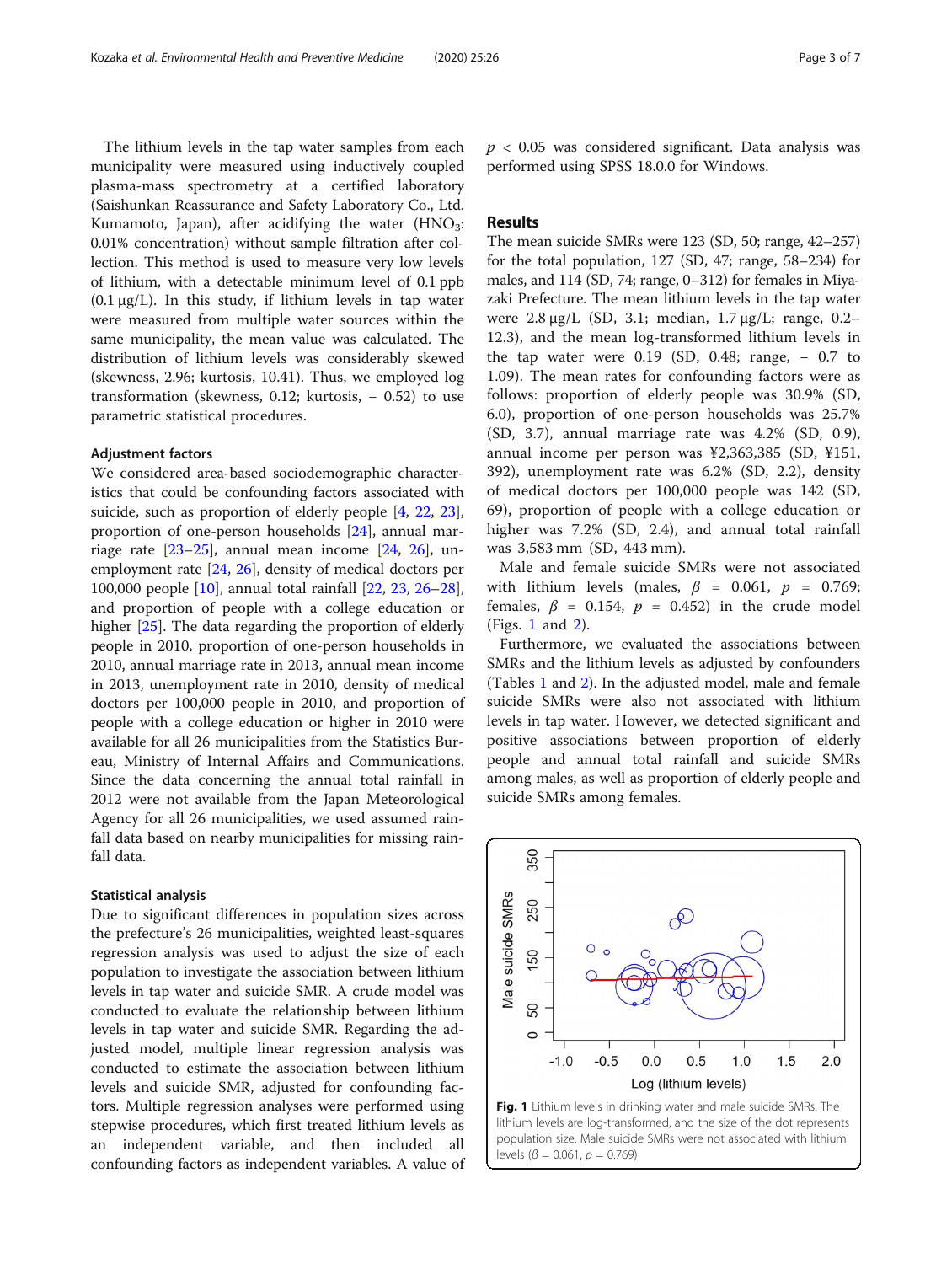<span id="page-3-0"></span>

#### **Discussion**

We investigated the associations between lithium levels in tap water, possible confounding factors, and suicide mortality rates across the 26 municipalities of Miyazaki Prefecture. Overall, our findings indicated no association between lithium levels in tap water and suicide mortality rates. This finding was not consistent with the findings of previous studies performed across 18 municipalities of Oita prefecture [\[9](#page-6-0)] and across 274 municipalities of Kyushu Island (eight prefectures, including Miyazaki Prefecture) [[15\]](#page-6-0).

In this study, the mean and range of lithium levels in the tap water samples (mean, 2.8 μg/L; range, 0.2– 12.3 μg/L) were lower than those found in other studies (range,  $0.7-59 \,\mu g$ ) [\[9\]](#page-6-0), (mean,  $4.2 \,\mu g/L$ ; range, 0-130 μg/L) [\[15](#page-6-0)]. Further, compared to previous studies that indicated no association between lithium levels in tap water and suicide mortality rates, a study in England [[16\]](#page-6-0) found a lower range  $\left($  < 1–21  $\mu$ g/L) similar to our study; however, another study conducted in Portugal found higher mean and range of lithium levels (mean, 10.88 μg/L; range,  $\langle 1-191 \mu g/L \rangle$  [\[17](#page-6-0)]. In that study, the researchers considered that they found no correlation between lithium levels and suicide mortality rates because the suicide mortality rates of Portugal were lower than those in other studies, the unemployment rate was high, and the mean income was low. They posited that because economic difficulties can increase suicide rates, the effect of lithium in tap water may be relatively small. Therefore, we consider that we could not detect a relationship between lithium levels in tap water and suicide SMRs because of the low concentration of lithium in the tap water samples. In addition, the lithium in tap water may be ineffective in lowering suicide rates because the contribution of lithium to suicide is insignificant comparing other factors such as psychosocial, economic, and meteorological ones, and the effect of lithium could not be detected.

It is not clear why the concentration of lithium in Miyazaki Prefecture is low. Dawson et al. reported a negative association between lithium levels in drinking water and annual rainfall in Texas [\[29\]](#page-6-0). Our study also showed a negative correlation between lithium levels in drinking water and annual total rainfall ( $r = -0.529$ ,  $p =$ < 0.001; data not shown). Lithium is transferred from rocks and soil into drinking water by rainfall; therefore, lithium levels in drinking water may be negatively related to rainfall diluting drinking water supplies [\[30](#page-6-0)]. Annual total rainfall in Miyazaki Prefecture was high, which could be a reason why the mean lithium levels of tap water were lower than those of previous studies.

We speculated that the relationship between lithium levels and suicide mortality rates could affect differences in our study compared to the findings of previous

Table 1 Multiple regression analysis of male suicide SMRs and lithium levels in drinking water

| Male                                                    | β        | р     | Adjusted $R^2$ |
|---------------------------------------------------------|----------|-------|----------------|
| Crude model                                             |          |       |                |
| Log lithium levels                                      | 0.061    | 0.769 | $-0.038$       |
| Adjusted model                                          |          |       |                |
| Log lithium levels                                      | 0.303    | 0.06  | 0.475          |
| Proportion of elderly people                            | 0.545    | 0.002 |                |
| Proportion of one-person households                     | 0.005    | 0.979 |                |
| Annual marriage rate                                    | $-0.035$ | 0.249 |                |
| Annual mean income                                      | $-0.158$ | 0.534 |                |
| Unemployment rate                                       | $-0.072$ | 0.672 |                |
| Density of medical doctors per 100,000 people           | $-0.064$ | 0.774 |                |
| Annual total rainfall                                   | 0.374    | 0.029 |                |
| Proportion of people with a college education or higher | $-0.041$ | 0.885 |                |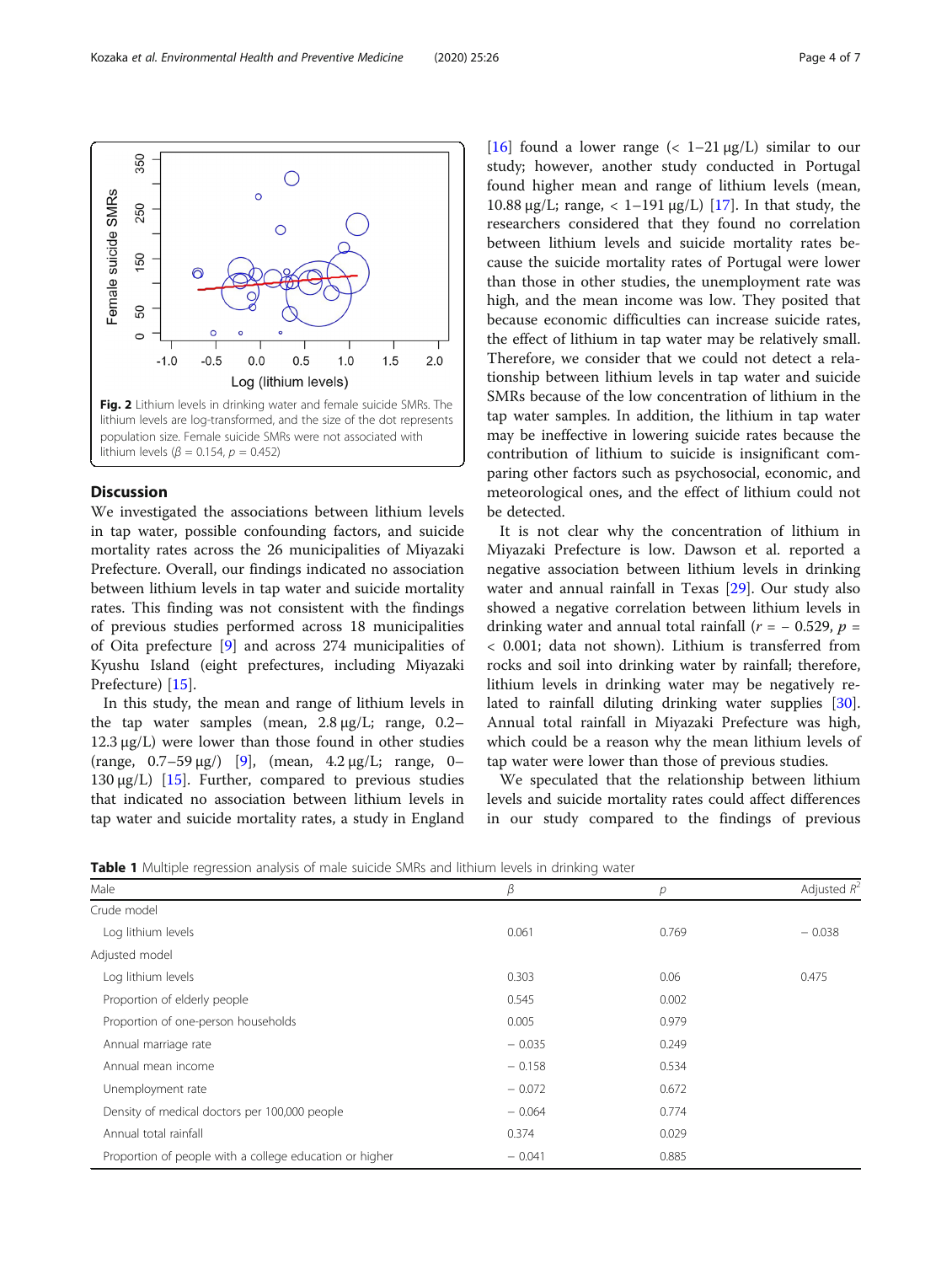<span id="page-4-0"></span>

|  | Table 2 Multiple regression analysis of female suicide SMRs and lithium levels in drinking water |  |
|--|--------------------------------------------------------------------------------------------------|--|
|  |                                                                                                  |  |

| Female                                                  | β        | р     | Adjusted $R^2$ |
|---------------------------------------------------------|----------|-------|----------------|
| Crude model                                             |          |       |                |
| Log lithium levels                                      | 0.154    | 0.452 | $-0.017$       |
| Adjusted model                                          |          |       |                |
| Log lithium levels                                      | 0.313    | 0.075 | 0.34           |
| Proportion of elderly people                            | 0.628    | 0.001 |                |
| Proportion of one-person households                     | $-0.099$ | 0.655 |                |
| Annual marriage rate                                    | $-0.249$ | 0.477 |                |
| Annual mean income                                      | $-0.289$ | 0.308 |                |
| Unemployment rate                                       | 0.004    | 0.984 |                |
| Density of medical doctors per 100,000 people           | $-0.178$ | 0.476 |                |
| Annual total rainfall                                   | 0.295    | 0.101 |                |
| Proportion of people with a college education or higher | $-0.34$  | 0.28  |                |

studies regarding this association. Therefore, we evaluated the relationship between the range of lithium levels and crude suicide rates, separating them according to studies with an association (research that showed a significant association between lithium levels in tap water and suicide; if lithium levels increased, suicide rates decreased) and studies without such an association (research that did not show a significant association between lithium levels in tap water and suicide). We used lithium levels that were used in previous studies [[9,](#page-6-0) [10](#page-6-0), [13](#page-6-0)–[17](#page-6-0), [31\]](#page-6-0) as well as crude suicide rates (per 100,000 population) from statistics on suicide provided by the Ministry of Health, Labor and Welfare in Japan and WHO [\[32](#page-6-0)]. Figure 3 shows the range of lithium levels in drinking water and crude suicide rates from eight previous studies and that of our study. With reference to previous research  $[10, 13]$  $[10, 13]$  $[10, 13]$  $[10, 13]$ , we divided Fig. 3 into four areas; the dividing lines for crude suicide rates and the range



levels: max value minus min value. The dotted lines show minimum levels of the range of lithium levels and crude suicide rates among studies with an association (male). Areas A, B, C, and D are divided by dotted lines (the horizontal line shows crude suicide rates 25.8/100,000, and the vertical line shows the range of lithium levels 35.05 μg /L). We used lithium levels from previous studies [\[9](#page-6-0), [10](#page-6-0), [13](#page-6-0)–[17](#page-6-0), [31\]](#page-6-0), as well as crude suicide rates (per 100,000 population) from statistics on suicide provided by the Ministry of Health, Labor and Welfare in Japan and WHO [\[32\]](#page-6-0). If crude suicide rates of the survey year were not available, we substituted crude suicide rates of the nearest survey year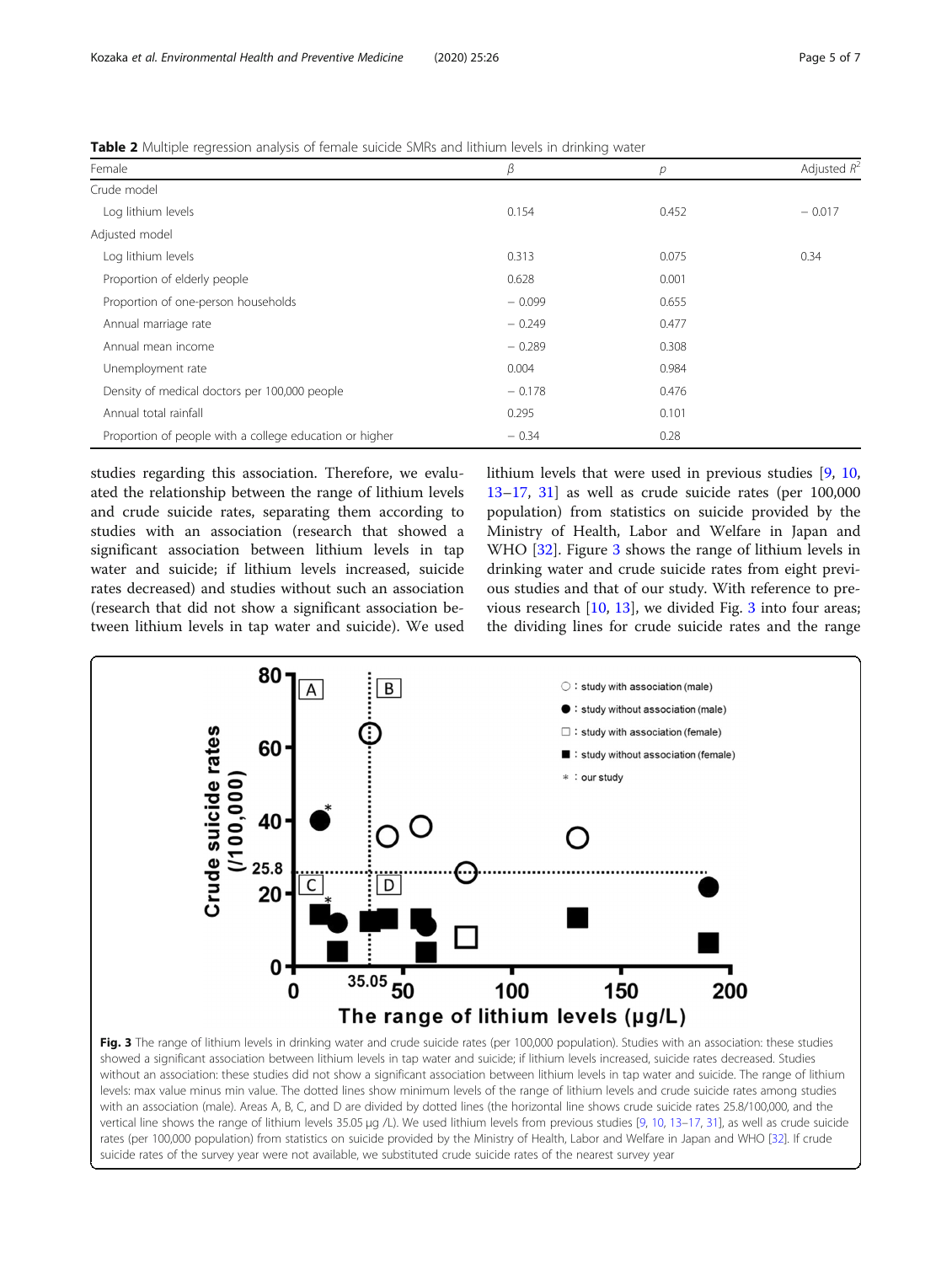of lithium levels were 25.8/100,000 and 35.05 μg/L, respectively. Studies in Area B (crude suicide rates were over 25.8/100,000, and the range of lithium levels were above than  $35.05 \mu g/L$  reported that higher lithium levels were associated with lower suicide rates. However, almost none of the articles in Areas A, C, and D indicated any such association. Thus, as shown in Fig. [3](#page-4-0), at relatively high suicide rates (crude suicide rates were over 25.8/100,000) and the higher range of lithium levels (lithium levels were above than  $35.05 \mu g/L$ ), an association between lithium in tap water and suicide rates could be detected. Conversely, if suicide rates were low (crude suicide rates were under 25.8/100,000) or the range of lithium levels were low (lithium levels were less than  $35.05 \mu g/L$ , there may not be an association between lithium in tap water and suicide rates (as was also found in our study). However, the lithium concentration required in drinking water to lower suicide rates is unknown, and the association between lithium in drinking water and suicide rates as a dose-response relationship is also unclear. Thus, further studies are necessary to clarify this relationship.

We also evaluated other factors possibly associated with suicide rates. Our study showed a significant positive association between rainfall levels and suicide rates among males, which is in line with the findings of previous studies [[23,](#page-6-0) [31\]](#page-6-0). Tsai further reported a significant positive association between rainfall levels and suicide rates among females in Taiwan [\[23](#page-6-0)]. Shiotsuki et al. reported a significant positive association between rainfall levels and suicide rates in males and the total population [[31\]](#page-6-0). However, other studies reported significantly negative associations between suicide rates and rainfall levels [[22,](#page-6-0) [26](#page-6-0)–[28\]](#page-6-0). Thus, the relationship between suicide rates and rainfall levels may be controversial.

We detected a significant positive association between the proportion of elderly people in the population and suicide SMRs, which was in agreement with the findings of previous studies [[4,](#page-6-0) [22,](#page-6-0) [23](#page-6-0)]. Suicide mortality rates increase with age, and the suicide rates of elderly people are high in Japan. It was reported that the majority of suicides were due to health problems, such as psychological issues and physical illnesses. Generally, elderly people are more likely to have health problems than younger people; thus, aging may be one of the risk factors for suicide.

Our study had some limitations. First, our findings were derived from local prefectures and, therefore, only limited generalization is possible. Second, lithium can be found not only in drinking water but also in food. Our study did not count dietary sources of lithium; therefore, it lacked data related to lithium levels in food and consumption habits of bottled mineral water. Third, other factors, such as prevalence and management of mental health disorders and migration of populations, were not taken into consideration. This was an ecological study that adjusted for limited sociodemographic variables; therefore, we could not adjust for unknown confounding factors. Moreover, concerning statistical methods, we used weighted least-squares regression analysis and multiple regression analysis, adjusting for confounding factors. However, spatial regression analysis, as performed by Knudsen et al. [\[18](#page-6-0)], could have been a more suitable method of analysis to investigate the effects of lithium exposure from tap water on suicide rates. Finally, the ecological nature of this study could not determine a causal relationship between lithium levels in tap water and suicide mortality rates. Thus, our results should be interpreted cautiously.

#### Conclusions

No association between lithium levels in tap water and suicide mortality rates was found in Miyazaki Prefecture. However, we identified relationships among rainfall levels, the proportion of elderly people in the population, and suicide rates. Many possible factors are related to suicide mortality rates. Therefore, further studies are required to confirm the associations between lithium levels in drinking water, as well as other factors, and suicide mortality rates.

#### Abbreviations

SMR: Standardized mortality ratio; TWA: Time-weighted average

#### Acknowledgements

We thank the municipalities for kindly sending us samples of tap water for this study.

#### Authors' contributions

NK and YK performed the study design, data collection, data analysis, and paper writing. ST performed the study design, data collection, data analysis, and supervised. NI and TT contributed to the study design, data collection, and supervised. All authors read and approved the final manuscript.

## Authors' information

Not applicable.

#### Funding

No funding.

#### Availability of data and materials

The datasets used and analyzed concerning lithium levels in the current study are available from the corresponding author on reasonable request. The datasets generated and analyzed concerning study population, suicide mortality rates, and adjustment factors are publicly available from the Ministry of Health, Labor and Welfare, the Statistics Bureau, the Ministry of Internal Affairs and Communications, and the Japan Meteorological Agency.

#### Ethics approval and consent to participate

No ethical approval was needed for this study because it was not studies involving human participants and human tissue.

#### Consent for publication Not applicable.

#### Competing interests

The authors declare that they have no competing interests.